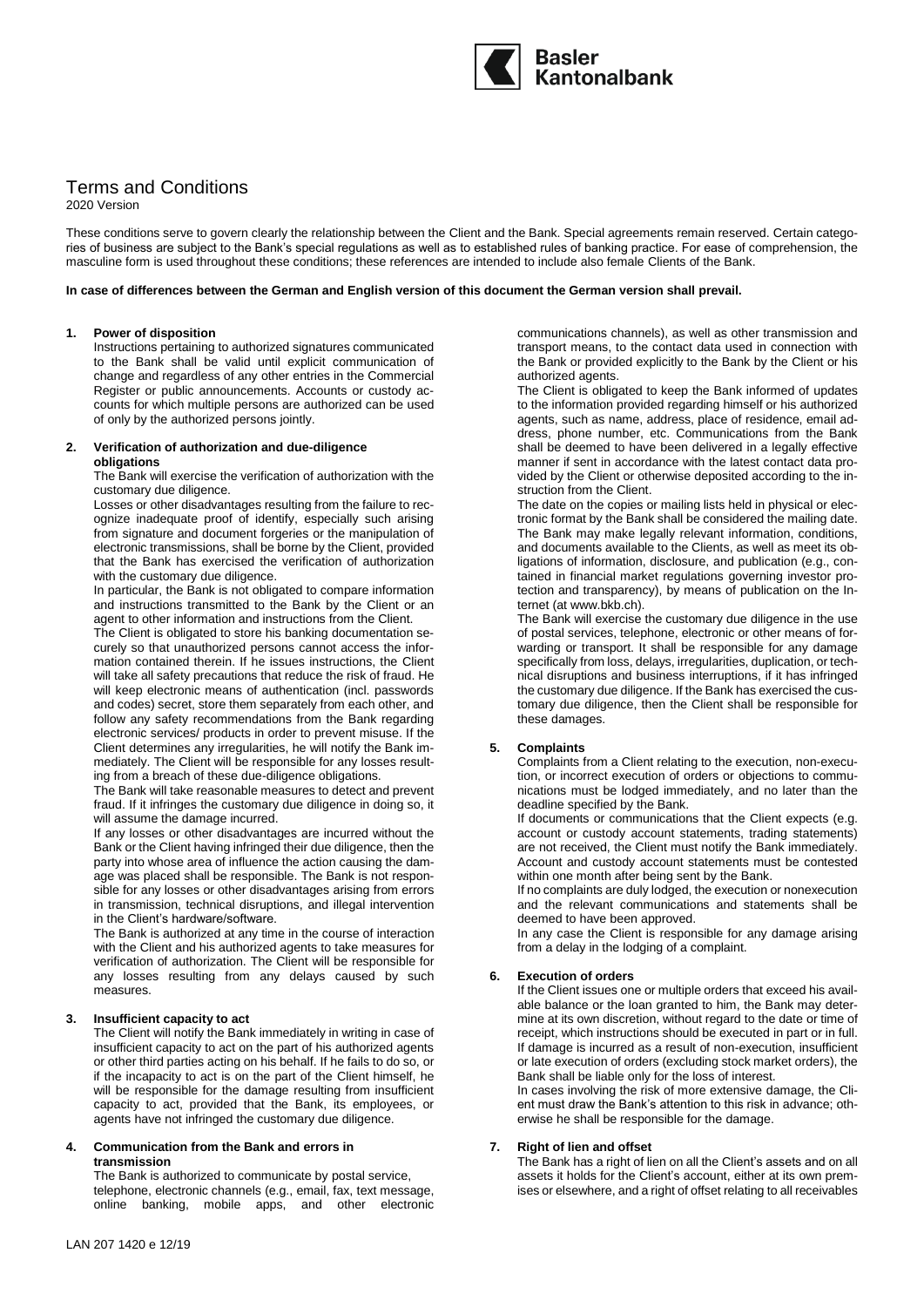for all existing or future claims, irrespective of the due date or currency or whether these claims are specifically secured. This right of lien and offset applies also for any indemnification or exemption claims of the Bank, particularly if they are asserted in connection with transactions executed for the Client or assets held for the Client by third parties (including issuers, liquidators, trustees, receivers, institutions, and authorities). If the Client is in arrears with his obligations, the Bank may, at its discretion, including in terms of the sequence, liquidate the pledged items either by enforcement or freely, or to initiate proceedings against the Client for distraint or bankruptcy, in accordance with the right of lien.

#### **8. Conditions, taxes, and charges**

Agreed or customary conditions (interest, fees [including balance fees], commissions, and charges) and taxes will be charged to the Client promptly, monthly, quarterly, semiannually or annually, at the discretion of the Bank. If multiple persons are named on the account, these shall bear liability jointly and severally.

The current conditions and other charges are based on available fee schedules and product data sheets. Changes are possible at any time, specifically in case of changes in money market conditions or the costs and reevaluation of business risks, through adjustment of the lists and product data sheets. The Client will be advised of the changes in advance by appropriate means.

Changes or new conditions shall be deemed to have been approved if the Client does not terminate the affected product or the affected service within 30 days from communication. Notice or withdrawal periods according to separate conditions or agreements shall remain in effect.

For services not included in a fee schedule or product data sheet that are performed by the Bank on the Client's instructions or are presumed to be in the Client's interest and are normally expected to be rendered for payment only, the Bank may determine the amount of said remuneration at its own discretion.

Any taxes and charges that are imposed at or by the Bank in connection with the Client's relationship to the Bank or that the Bank must collect due to Swiss or foreign law, international agreements, or contractual agreements with foreign entities (e.g. 30 % withholding tax in accordance with the U.S. Foreign Account Tax Compliance Act, or FATCA), as well as charges incurred at the Bank, shall be charged or can be passed on to the Client.

## **9. Foreign currencies**

Bank assets that correspond to the Client's foreign currency assets shall be invested in the same currency either in or outside the country of the currency in question in the name of the Bank but at the expense and risk of the Client. The Client shall bear the proportionate share equivalent to his balance of the risk affecting the total investment, particularly from statutory or official restrictions and taxes and other charges in all affected countries.

The Client may freely dispose of funds in foreign currencies by sale or transfer. Other methods require the approval of the Bank.

In the absence of instructions stipulating otherwise, the Bank is entitled to credit or debit foreign currency amounts in Swiss francs – and namely at the exchange rate of the date of receipt or processing - unless the Client holds an account in the relevant foreign currency. If the Client holds accounts only in other currencies, the Bank may credit or debit the amount in one of these currencies at its discretion.

## **10. Bills of exchange, cheques, and similar instruments**

The Bank is entitled to debit the Client's account with bills of exchange, cheques, or similar instruments previously credited or discounted in the event of their non-payment. This applies also if previously paid cheques are subsequently determined to be stolen or otherwise lost, forged, or defective. Pending the payment of any balance resulting, however, the Bank retains a claim to payment of the total amount of the bill of exchange, cheque, or similar instrument, including ancillary claims, against all obligors associated with said instruments.



#### **11. Termination of the business relationship**

The Client and the Bank may at any time discontinue existing business relationships with immediate effect or at a later date. In particular, the Bank can cancel credit limits at any time and declare their balances due for immediate payment, subject to separate agreements and terms of cancellation in effect for specific products.

# **12. Limitation of services, liquidation**

In order to comply with legal, regulatory, or contractual requirements, to adhere to the customary due diligence, or to assure irreproachable business conduct, the Bank may limit services to the Client, either partly or completely. This applies irrespective of supplemental rules governing individual bank services. In particular, the Bank may block the account and custody account relationship, the execution of orders of any type (e.g., orders for deposits or payments, for transfers or assignment of balances, securities, and other assets, or for netting), as well as generally refuse to accept assets or credits.

In the event of a termination or if stored assets or balances can no longer be stored by the Bank due to legal, regulatory, product-specific or other reasons, the Client shall be obligated to advise the Bank, if requested, as to where these assets and balances should be transferred.

If, after a reasonable period set by the Bank due to termination of the business relationship or limitation of services, the Client fails to advise the Bank as to where the assets and balances held by the Bank should be transferred, the Bank may physically deliver or liquidate the assets. The Bank may deposit, with discharging effect, the proceeds and remaining balance of the Client to the location designated by the judge or in the form of a cheque to the Client's last known delivery address.

## **13. Holidays**

In all business transactions with the Bank, Saturdays are treated the same as an official public holiday.

# **14. Outsourcing of specific Bank activities**

The Bank may outsource departments and services, in part or in full, to service providers (other banks and legal entities within the Basler Kantonalbank Group or third parties) within Switzerland or abroad. Within the scope of outsourcing, data may be transmitted to

service providers, and these service providers may, on their part, involve other service providers. All service providers are bound to confidentiality requirements.

#### **15. Compliance with legal and regulatory requirements**

The Client is responsible for compliance with legal requirements applicable to him as well as to other persons involved in the bank relationship or the assets (including tax laws and disclosure and reporting obligations). He shall adhere to the legal requirements applicable to him at all times. On request of the Bank, the Client will document that he and other persons involved in the relationship have complied with the respective applicable regulations.

#### **16. Banking secrecy and data protection**

Governing bodies, employees, and agents of the Bank are subject to legal obligations regarding the protection and confidentiality of data relating to the business relationship with the Client.

The obligation of the Bank to preserve banking secrecy does not apply in the event of legal or regulatory disclosure or reporting obligations of the Bank, in case of consent by the Client, or in the presence of other legal justifications, such as in particular the safeguarding of legitimate interests of the Bank. In particular, banking secrecy does not apply:

a) Towards third parties in Switzerland and other countries (e.g., brokers, banks, transaction registers, stock exchanges, processing agents and third-party depositories, issuers, authorities responsible and other involved third parties) in transactions and services rendered by the Bank for the Client (e.g., account and custody account management or the handling of payment, securities, foreign currency and other Client transactions), specifically those with international connections. Such disclosures may arise from Swiss or foreign law, self-regulation, market practices, contractual